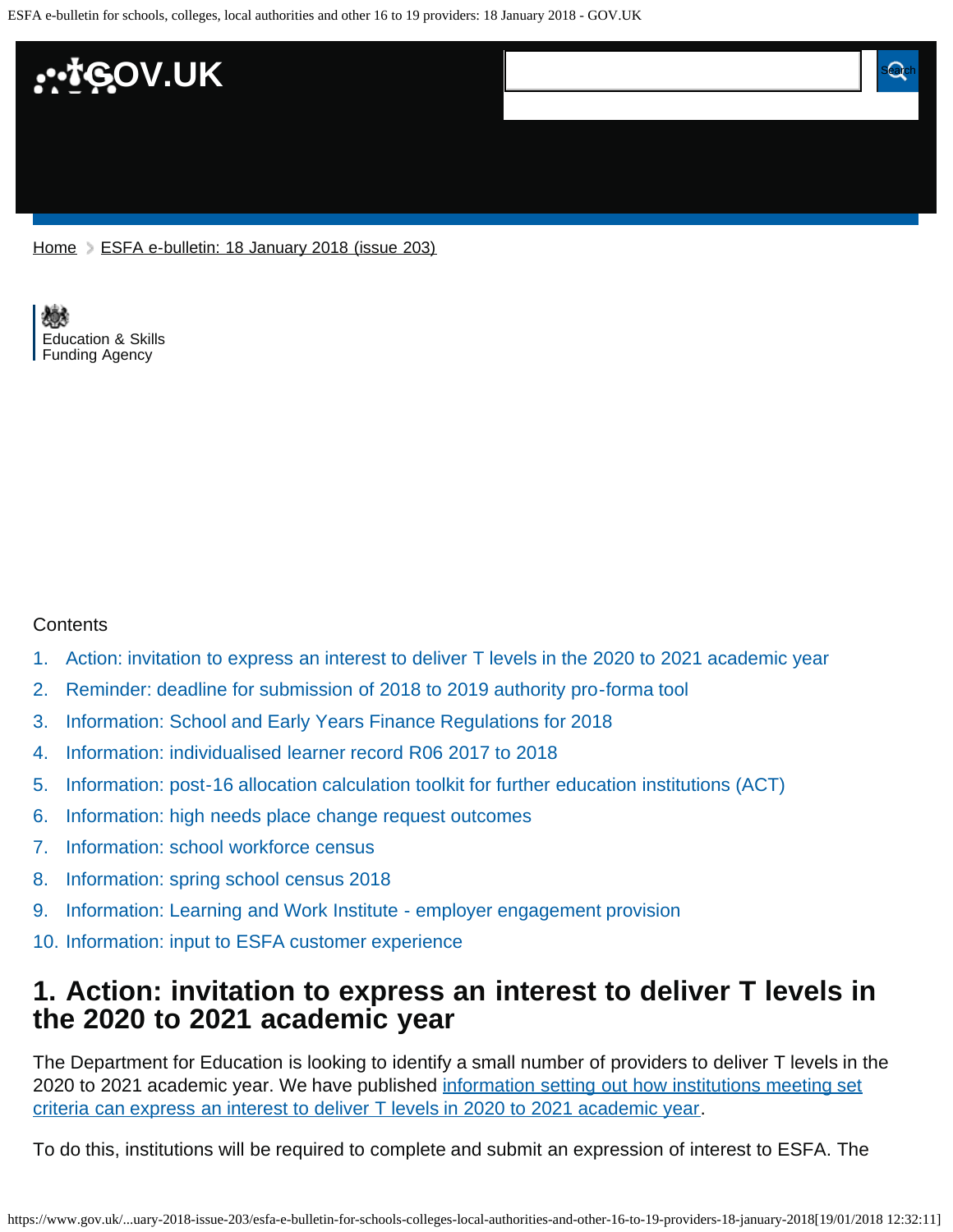closing date for applications is midday on 28 February 2018.

Further information including details on [how to submit an expression of interest](https://www.gov.uk/guidance/invitation-to-express-an-interest-to-deliver-t-levels-in-2020-to-2021-academic-year) are available on GOV.UK.

## <span id="page-1-0"></span>**2. Reminder: deadline for submission of 2018 to 2019 authority pro-forma tool**

We'd like to remind local authority finance colleagues that the deadline for submitting the 2018 to 2019 authority pro-forma tool (APT) is Friday 19 January 2018.

### <span id="page-1-1"></span>**3. Information: School and Early Years Finance Regulations for 2018**

The Department for Education has laid the [School and Early Years Finance \(England\) Regulations 2018](http://www.legislation.gov.uk/uksi/2018/10/contents/made). These regulations make provision for local authorities' financial arrangements relating to the funding of schools and early years provision for the 2018 to 2019 financial year.

We have also published an explanatory memorandum. Changes to the previous regulations are set out in paragraphs 7.4 to 7.22 of the memorandum.

## <span id="page-1-2"></span>**4. Information: individualised learner record R06 2017 to 2018**

The individualised learner record (ILR) R06 data collection for 2017 to 2018 academic year closes on 6 February 2018. We use this return to calculate:

- 16 to 19 revenue funding allocations to institutions and high needs allocations to local authorities for academic year 2018 to 2019
- reconciliation for independent learner providers for academic year 2017 to 2018

It's important that your R06 return is accurate. We would encourage you to pay attention to 2 areas:

- 1. It is very important that your R06 return accurately records information about the number of high needs students at your institution. This is because there is now an import/export adjustment within the national funding formula that we use to allocate high needs funding to local authorities.
- 2. From August 2017, all 19+ continuing students (those continuing o n a study programme they started when under the age of 19) are funded under the 16 to 19 funding model. Previously many of these students were funded under the adult funding regime. From academic year 2017 to 2018 institutions should record all 19+ continuing students in the ILR as 16 to 19 funded as follows; Funding Model=25, Source of funding=107.

Any 19+ students not recorded in this way will not be counted as a funded student in 16 to 19 revenue funding allocations for 2018 to 2019. This could result in incorrect funding or no funding at all.

You can use the reports in our **Funding Information System**, the **Hub and [ESFA Provider Data Self-](https://www.gov.uk/government/publications/ilr-data-check-that-it-meets-standards-and-quality-requirements)[Assessment Toolkit](https://www.gov.uk/government/publications/ilr-data-check-that-it-meets-standards-and-quality-requirements) to help you make correct returns.** 

# **5. Information: post-16 allocation calculation toolkit for further**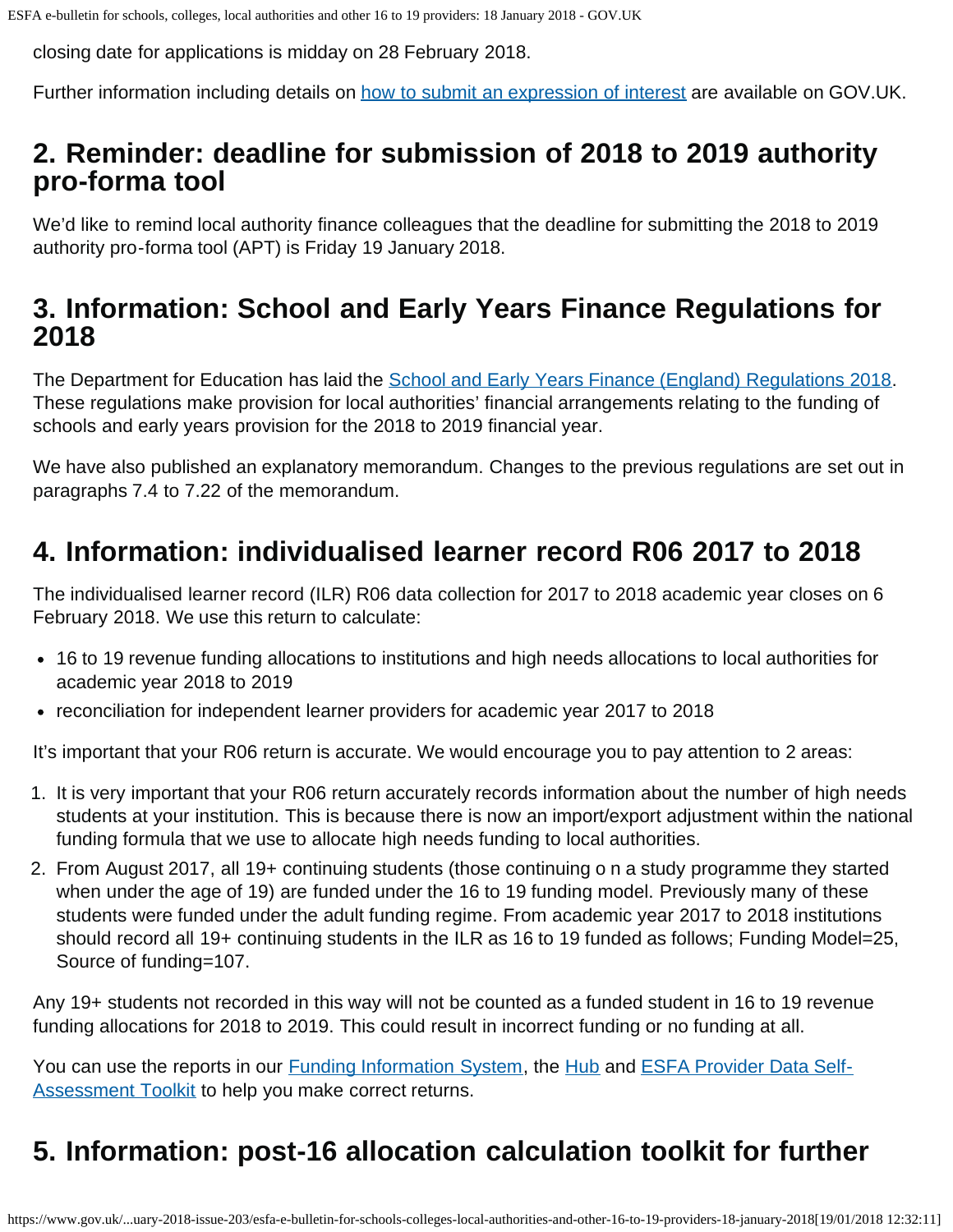# <span id="page-2-0"></span>**education institutions (ACT)**

By the end of Friday 19 January, we will have uploaded 16 to 19 2018 to 2019 allocation calculation toolkits (ACT) for most further education institutions to ESFA Information Exchange. The ACT is saved in the Document Exchange 'Revenue Funding' folder, under 'AY 2018-19 (2018/19)'. The ACT files for schools and academies will be available in early February.

You can access Document Exchange by logging into **ESFA Information Exchange**, and choosing the Document Exchange tab at the top of the page.

The ACT includes the factors and funding band proportions for your 2018 to 2019 allocation and demonstrates how we have used your data to arrive at them. Please note that it does not include information relating to lagged students, care leavers or large programmes. We will communicate these in your allocation statement at a later date.

We've published [guidance to help you understand your ACT.](https://www.gov.uk/government/publications/16-to-19-funding-allocations-supporting-documents-for-2018-to-2019) You should only submit a business case relating to the data within ACT in April 2018, after you have received and reviewed your allocation statement.

If you have any questions about your ACT, please use our **online enquiry form**. For support and guidance about ESFA Information Exchange, please visit our [support page.](https://www.gov.uk/government/publications/efa-information-exchange/efa-information-exchange-request-support)

## <span id="page-2-1"></span>**6. Information: high needs place change request outcomes**

We invited local authorities to submit their changes to 2018 to 2019 high needs place numbers in ESFA funded institutions by 17 November 2017. This presents information on all institutions for which local authorities submitted a return to change high needs place numbers.

A local authority, academy or FE institution may contact ESFA to query the place numbers within the enquiry window, which closes on 2 February 2018. Details on how to submit a query during this period are set out in paragraphs 48 to 52 of the [high needs place change notification 2018 to 2019: technical note.](https://www.gov.uk/government/publications/high-needs-funding-arrangements-2018-to-2019)

If an institution is not listed in the workbook, this means that no local authority change request was submitted for that institution and the published [2017 to 2018 place numbers](https://www.gov.uk/government/publications/high-needs-allocated-place-numbers) will be used as the basis of the 2018 to 2019 allocation.

## <span id="page-2-2"></span>**7. Information: school workforce census**

The school workforce census remains open but must close soon. If you expect any delay in making your return(s) please contact the **helpdesk** unless you have already done so.

Actions remain to be taken by some schools and local authorities who have made a return(s) in COLLECT. Please check and ensure that:

- your return(s) status in COLLECT is approved or authorised. If you have made any amendments to your data and the current status is 'loaded and validated' or 'Amended by Source' you must press submit
- please ensure you have checked your errors by clicking on the 'all errors' button. If you have any errors or queries remaining that are correct these must be covered by return level notes
- if you have used matching and reconciliation to merge multiple files in COLLECT that the process has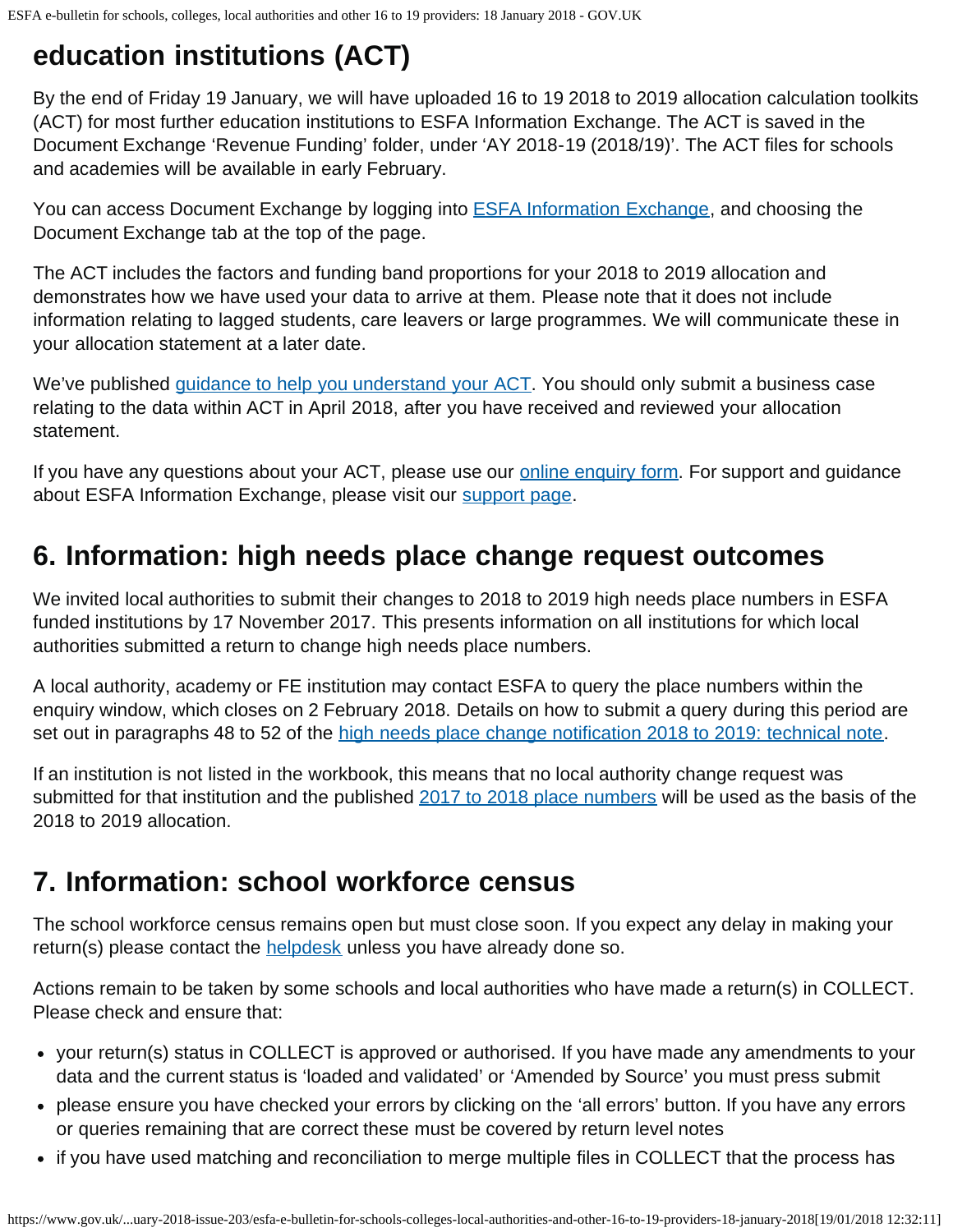been completed and your return(s) show only one source (open return, click on 'view all' hyperlink)

- staff contracts all have hours recorded. Each contact must have the hours worked per week, the full time equivalent (FTE) hours per week and weeks per year included
- the Base Pay for part-time staff is the actual annual salary and not the FTE

### <span id="page-3-0"></span>**8. Information: spring school census 2018**

The [spring school census 2018](https://www.gov.uk/guidance/school-census) begins today. The deadline for approved submissions is Wednesday 14 February and the database will be closed to amendments from schools and local authorities on Wednesday 14 March.

The school census guide for the 2017 to 2018 academic year is available on the [school census website](https://www.gov.uk/guidance/school-census).

A [data collection forum](https://forums.education.gov.uk/?q=node/2) is available for all data collection contacts to access. You will require a username and password specific to the forum to access. If you do not already have a username and password and would like to request access, or if you have any questions about the facility, please complete a [service](https://form.education.gov.uk/fillform.php?self=1&form_id=hGz7nZcsdnX&noLoginPrompt=1) [request form.](https://form.education.gov.uk/fillform.php?self=1&form_id=hGz7nZcsdnX&noLoginPrompt=1)

There are also a series of videos available on the [school census website.](https://www.gov.uk/guidance/school-census) Whilst these are primarily aimed at academies and free schools, the contents will be equally relevant to local authority schools.

### <span id="page-3-1"></span>**9. Information: Learning and Work Institute - employer engagement provision**

Learning and Work Institute are [looking for examples](https://www.snapsurveys.com/wh/s.asp?k=151240987033) of effective employer activities for learners aged 16 to 17 studying below Level 2 to help develop new resources.

Funded by the Education and Training Foundation, this work will support the development of the proposed 'transition year' for learners with low prior attainment, included in the government's [post-16 skills plan.](https://www.gov.uk/government/publications/post-16-skills-plan-and-independent-report-on-technical-education) Your response will help shape the kinds of activities that government recommends providers deliver to this learner group. Activities delivered with learners who are unlikely to be able to progress to further education (e.g. those whose main aim is independent living) are not in scope for this work, nor are apprenticeships, traineeships or supported internships.

To contribute to this work, please complete the [short survey](https://www.snapsurveys.com/wh/s.asp?k=151240987033) by 5pm Friday 2 February 2018.

## <span id="page-3-2"></span>**10. Information: input to ESFA customer experience**

Last year, as part of our continued customer experience work, we held interviews and workshops with a range of our customers.

In order to consider feedback and to enhance customer experience, we have set up improvement projects. As we progress these projects we want to talk with you again and will be doing 45 minute telephone interviews between 26 February to 9 March.

We are also developing our online reference group and will be using this more to test our plans, ideas and services with you in a quick and simple way.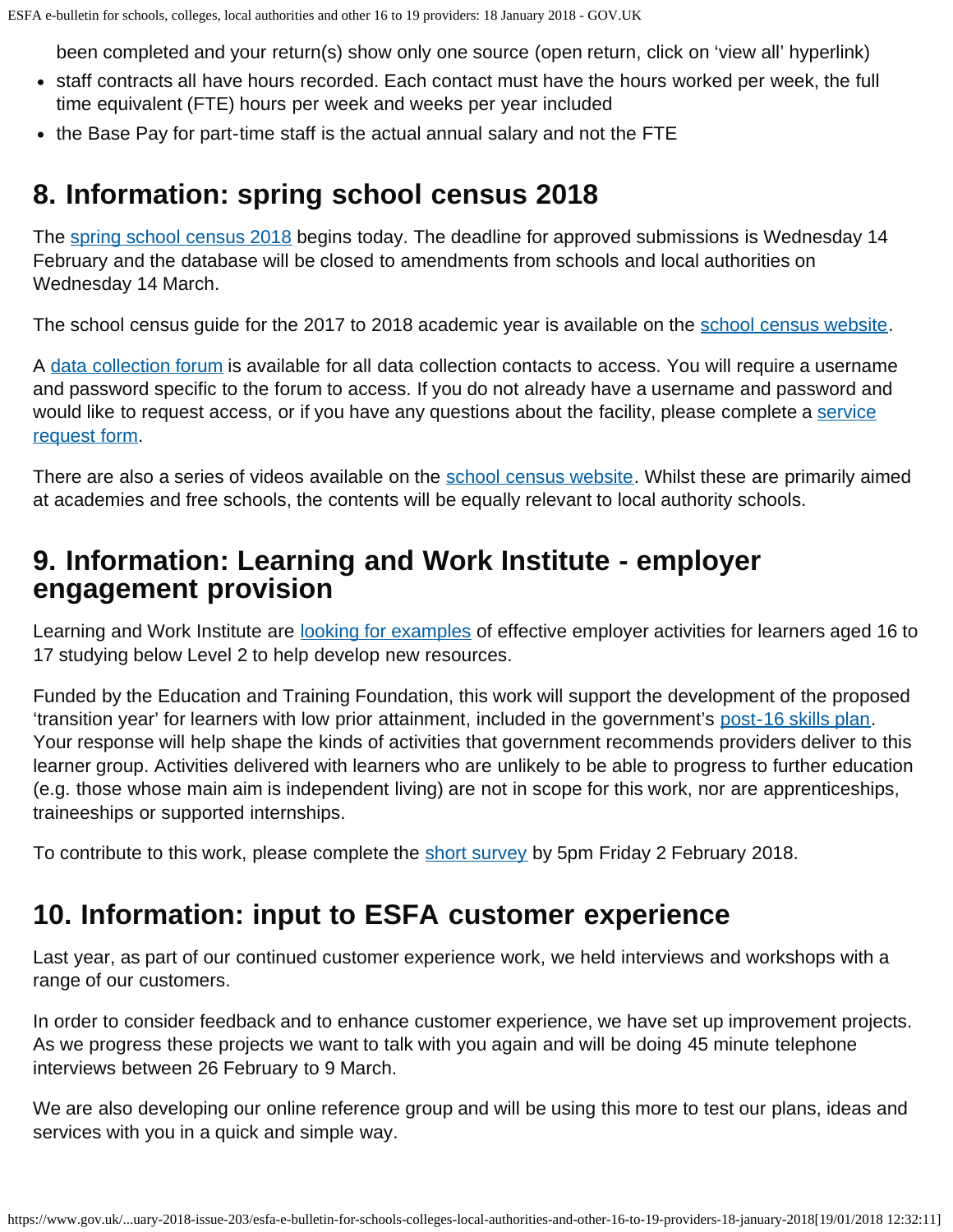ESFA e-bulletin for schools, colleges, local authorities and other 16 to 19 providers: 18 January 2018 - GOV.UK

If you are interested in being interviewed or joining the online group please email: [josie.appleby@education.gov.uk](mailto:josie.appleby@education.gov.uk).

Is there anything wrong with this page?

#### **Services and information**

**[Benefits](https://www.gov.uk/browse/benefits)** 

[Births, deaths, marriages and care](https://www.gov.uk/browse/births-deaths-marriages)

[Business and self-employed](https://www.gov.uk/browse/business)

[Childcare and parenting](https://www.gov.uk/browse/childcare-parenting)

[Citizenship and living in the UK](https://www.gov.uk/browse/citizenship)

[Crime, justice and the law](https://www.gov.uk/browse/justice)

[Disabled people](https://www.gov.uk/browse/disabilities)

[Driving and transport](https://www.gov.uk/browse/driving)

[Education and learning](https://www.gov.uk/browse/education)

[Employing people](https://www.gov.uk/browse/employing-people)

[Environment and countryside](https://www.gov.uk/browse/environment-countryside)

[Housing and local services](https://www.gov.uk/browse/housing-local-services)

[Money and tax](https://www.gov.uk/browse/tax)

[Passports, travel and living abroad](https://www.gov.uk/browse/abroad)

[Visas and immigration](https://www.gov.uk/browse/visas-immigration)

[Working, jobs and pensions](https://www.gov.uk/browse/working)

#### **Departments and policy**

[How government works](https://www.gov.uk/government/how-government-works) **[Departments](https://www.gov.uk/government/organisations) [Worldwide](https://www.gov.uk/world) [Policies](https://www.gov.uk/government/policies) [Publications](https://www.gov.uk/government/publications)** 

**[Announcements](https://www.gov.uk/government/announcements)**